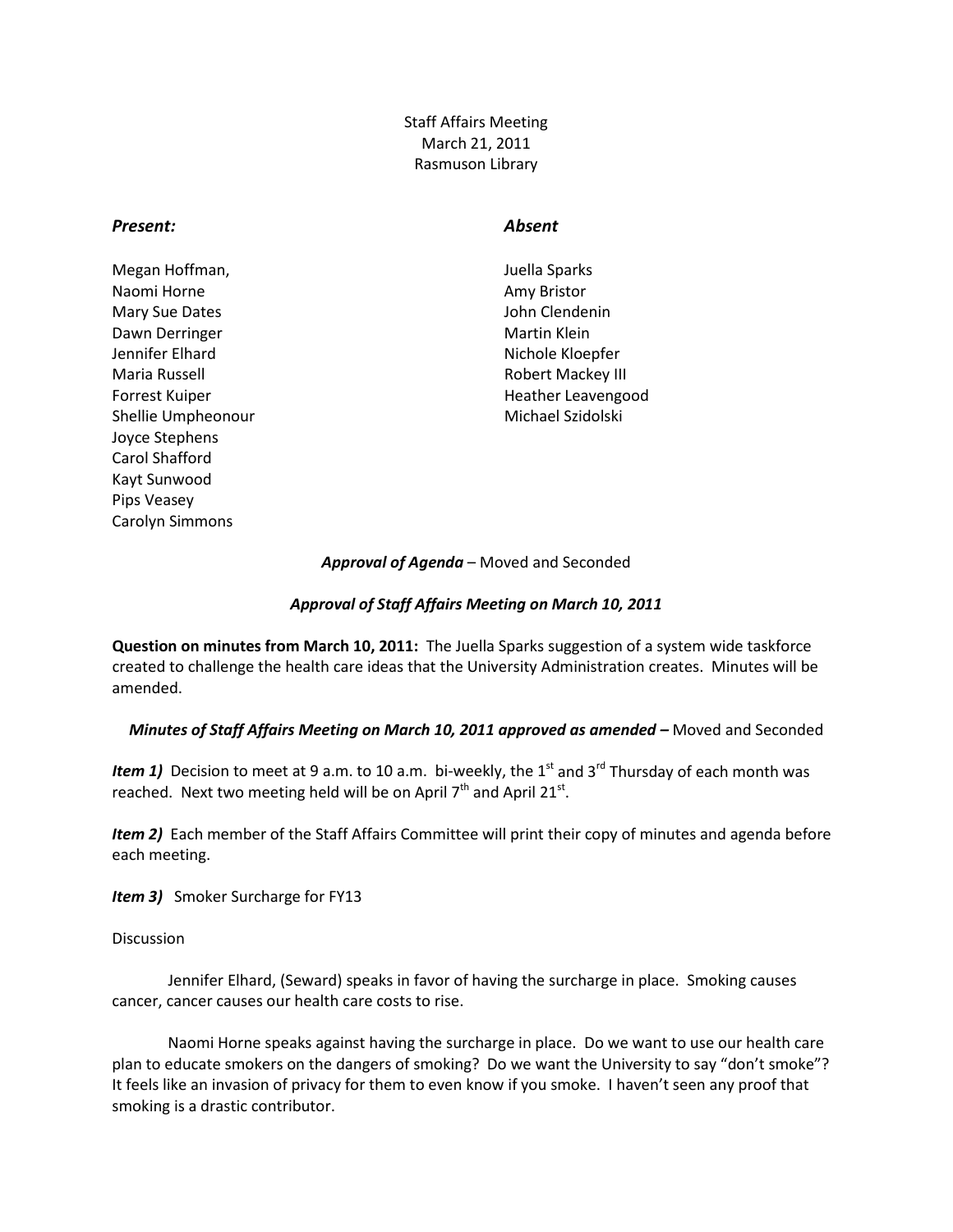Carol Shafford speaks in favor of having the surcharge. One of the things brought up at the last meeting is that it is more dangerous for non-smokers than smokers. I would like to see a smoke free campus. Why should we help pay the extra cost on our insurance for smoking if we don't smoke? Why should the rest of us help support their habit?

Jennifer Elhard speaks in favor of having the surcharge. CDC research shows an average of 3,500.00 dollars in health care costs per employee per year to hold a smoker on their plan. It is a lot of money that we have to pay to have smokers on the plan. Another thing, my brother in law's company does something completely opposite; they give financial incentives to people who do not smoke. It is not a penalty to smokers, but it is a reason to not smoke.

Carol Shafford: Public Fire Services do not hire smokers because they cannot tell if you die, if you have been exposed to smoke in a fire or carcinogens from your cigarettes and your family will not receive the workers compensation that would normally go to the family of a non-smoker.

Naomi Horne: It is a very large discrimination issue to not allow smokers to work at the university...Whether or not we like for people to smoke, to discriminate based on a behavior is reprehensible. Those are private corporations and we are a public university.

Unknown speaker: I'd like to call for the question.

Naomi Horne: Would everyone feel ok with moving forward on this vote?

Naomi Horne: I propose the motion to pass our motion Requesting the University not implement a surcharge relating to smokers for the FY13 healthcare plan. We are only speaking to one year.

7 Ayes

3 Nays

Jennifer Elhard Carol Shafford, Dawn Dearinger – phone votes

*Item 4)* Spousal surcharge. We need a volunteer to draft the spousal surcharge motion. This motion would request the University not implement a surcharge relating to spousal insurance for the FY13 Healthcare plan. If your spouse has insurance with another company, and you are also covering them on your university policy, the university is proposing a surcharge of \$50.00 per month to you. They do not want our insurance to be the insurance of choice if your spouse has another option. This is another example of their cost shifting.

Mary Sue Dates volunteers to draw up the spousal surcharge motion.

Carol Shafford: What if both partners work for the university? Will they be penalized?

Maria Russell: She asked Mike Humphrey about this and this is something they were very unclear about. They do not have that level of detail planned out.

Pips Veasey: Is there any other reason for the University to impose a spousal surcharge besides getting more money?